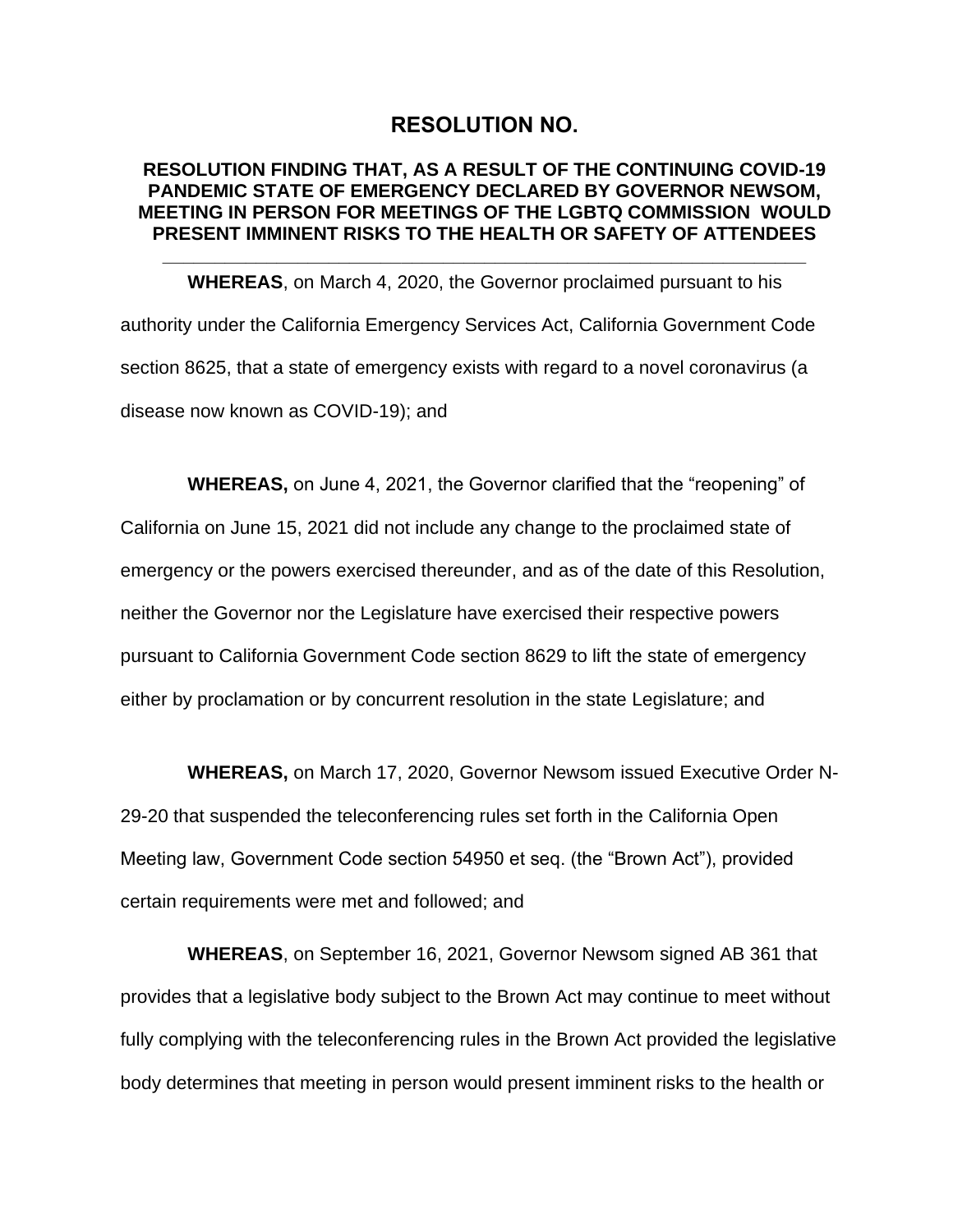safety of attendees, and further requires that certain findings be made by the legislative body every thirty (30) days; and,

**WHEREAS**, California Department of Public Health ("CDPH") and the federal Centers for Disease Control and Prevention ("CDC") caution that the Delta variant of COVID-19, currently the dominant strain of COVID-19 in the country, is more transmissible than prior variants of the virus, may cause more severe illness, and that even fully vaccinated individuals can spread the virus to others resulting in rapid and alarming rates of COVID-19 cases and hospitalizations

[\(https://www.cdc.gov/coronavirus/2019-ncov/variants/delta-variant.html\)](https://www.cdc.gov/coronavirus/2019-ncov/variants/delta-variant.html); and,

**WHEREAS**, the CDC has established a "Community Transmission" metric with 4 tiers designed to reflect a community's COVID-19 case rate and percent positivity; and,

**WHEREAS**, the County of San Mateo currently has a Community Transmission metric of "substantial" which is the second most serious of the tiers; and,

**WHEREAS**, the LGBTQ Commission has an important governmental interest in protecting the health, safety and welfare of those who participate in its meetings; and,

**WHEREAS**, in the interest of public health and safety, as affected by the emergency caused by the spread of COVID-19, the LGBTQ Commission deems it necessary to find that meeting in person would present imminent risks to the health or safety of attendees, and thus intends to invoke the provisions of AB 361 related to teleconferencing;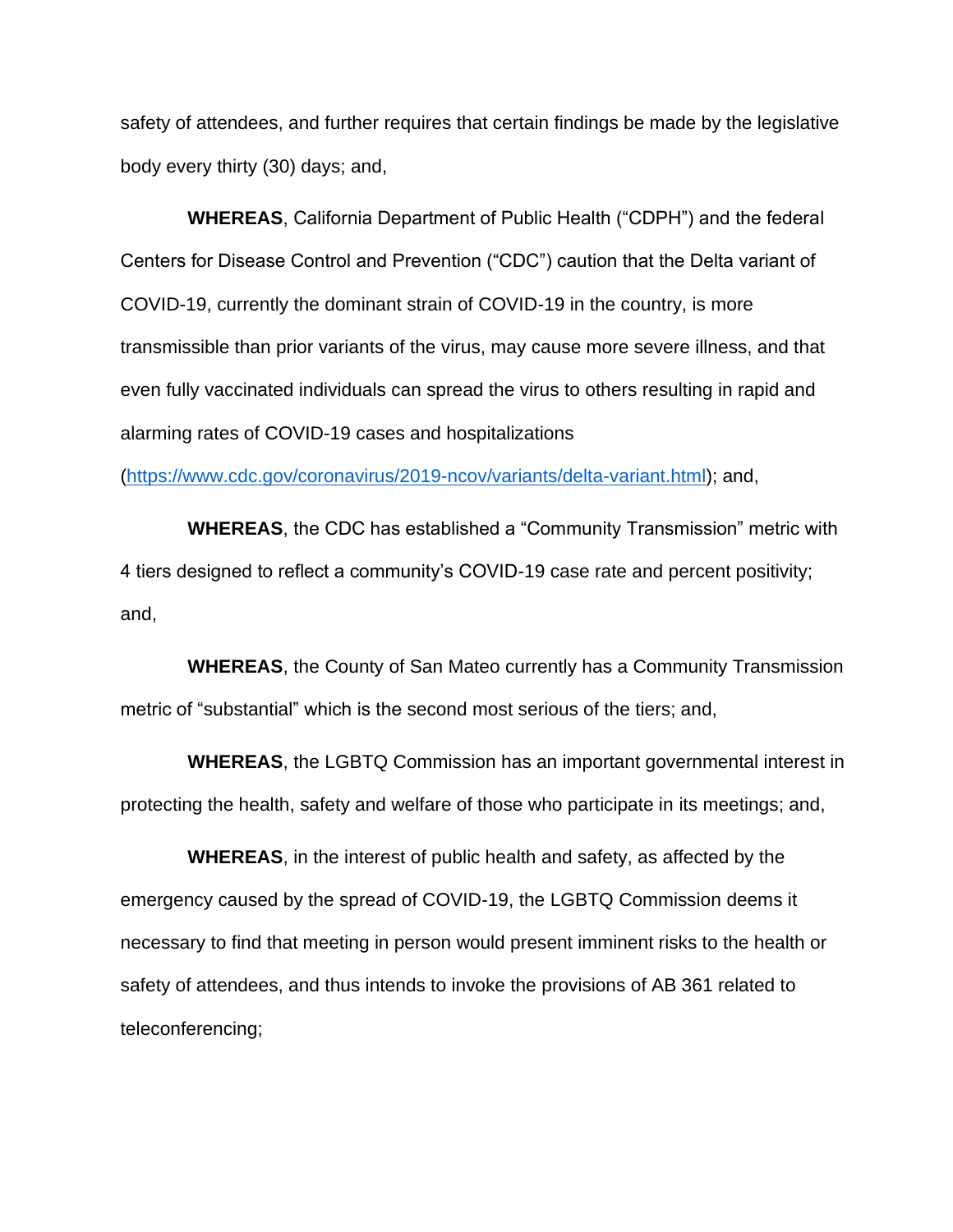**WHEREAS**, The Board of Supervisors strongly encourages all legislative bodies of the County of San Mateo that are subject to the Brown Act, including but not limited to, the Planning Commission, the Assessment Appeals Board, the Civil Service Commission, and all other oversight and advisory boards, committees and commissions established by the Board of Supervisors and subject to the Brown Act, to make a similar finding and avail themselves of teleconferencing until the risk of community transmission has further declined;

#### **NOW, THEREFORE, IT IS HEREBY DETERMINED AND ORDERED** that

- 1. The recitals set forth above are true and correct.
- 2. The LGBTQ Commission finds that meeting in person would present imminent risks to the health or safety of attendees.
- 3. Staff is directed to return no later than thirty (30) days after the adoption of this resolution with an item for the LGBTQ Commission to consider making the findings required by AB 361 in order to continue meeting under its provisions.
- 4. Staff is directed to take such other necessary or appropriate actions to implement the intent and purposes of this resolution.

\* \* \* \* \* \*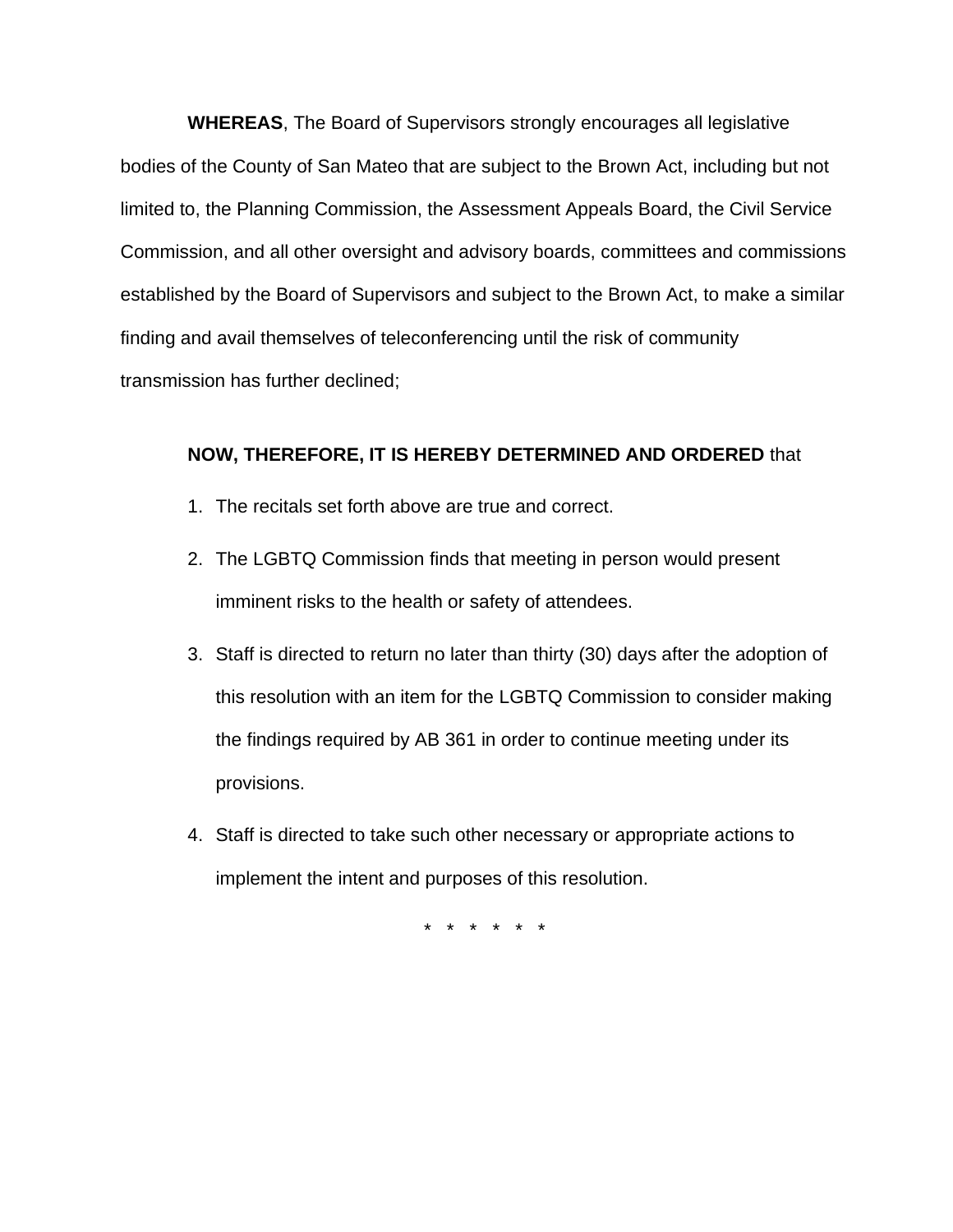# **To: LGBTQ Commission**

**From:** Tanya Beat, Director

**Subject:** Resolution to make findings allowing continued remote meetings under Brown Act

# **RECOMMENDATION:**

Adopt a resolution finding that, as a result of the continuing COVID-19 pandemic state of emergency declared by Governor Newsom, meeting in person would present imminent risks to the health or safety of attendees.

# **BACKGROUND:**

On June 11, 2021, Governor Newsom issued Executive Order N-08-21, which rescinded his prior Executive Order N-29-20 and set a date of October 1, 2021 for public agencies to transition back to public meetings held in full compliance with the Brown Act. The original Executive Order provided that all provisions of the Brown Act that required the physical presence of members or other personnel as a condition of participation or as a quorum for a public meeting were waived for public health reasons. If these waivers fully sunsetted on October 1, 2021, legislative bodies subject to the Brown Act would have to contend with a sudden return to full compliance with in-person meeting requirements as they existed prior to March 2020, including the requirement for full physical public access to all teleconference locations from which board members were participating.

On September 16, 2021, the Governor signed AB 361, a bill that formalizes and modifies the teleconference procedures implemented by California public agencies in response to the Governor's Executive Orders addressing Brown Act compliance during shelter-in-place periods. AB 361 allows a local agency to continue to use teleconferencing under the same basic rules as provided in the Executive Orders when certain circumstances occur or when certain findings have been made and adopted by the local agency.

AB 361 also requires that, if the state of emergency remains active for more than 30 days, the agency must make findings by majority vote every 30 days to continue using the bill's exemption to the Brown Act teleconferencing rules. The findings are to the effect that the need for teleconferencing persists due to the nature of the ongoing public health emergency and the social distancing recommendations of local public health officials. Effectively, this means that local agencies must agendize a Brown Act meeting once every thirty days to make findings regarding the circumstances of the emergency and to vote to continue relying upon the law's provision for teleconference procedures in lieu of in-person meetings.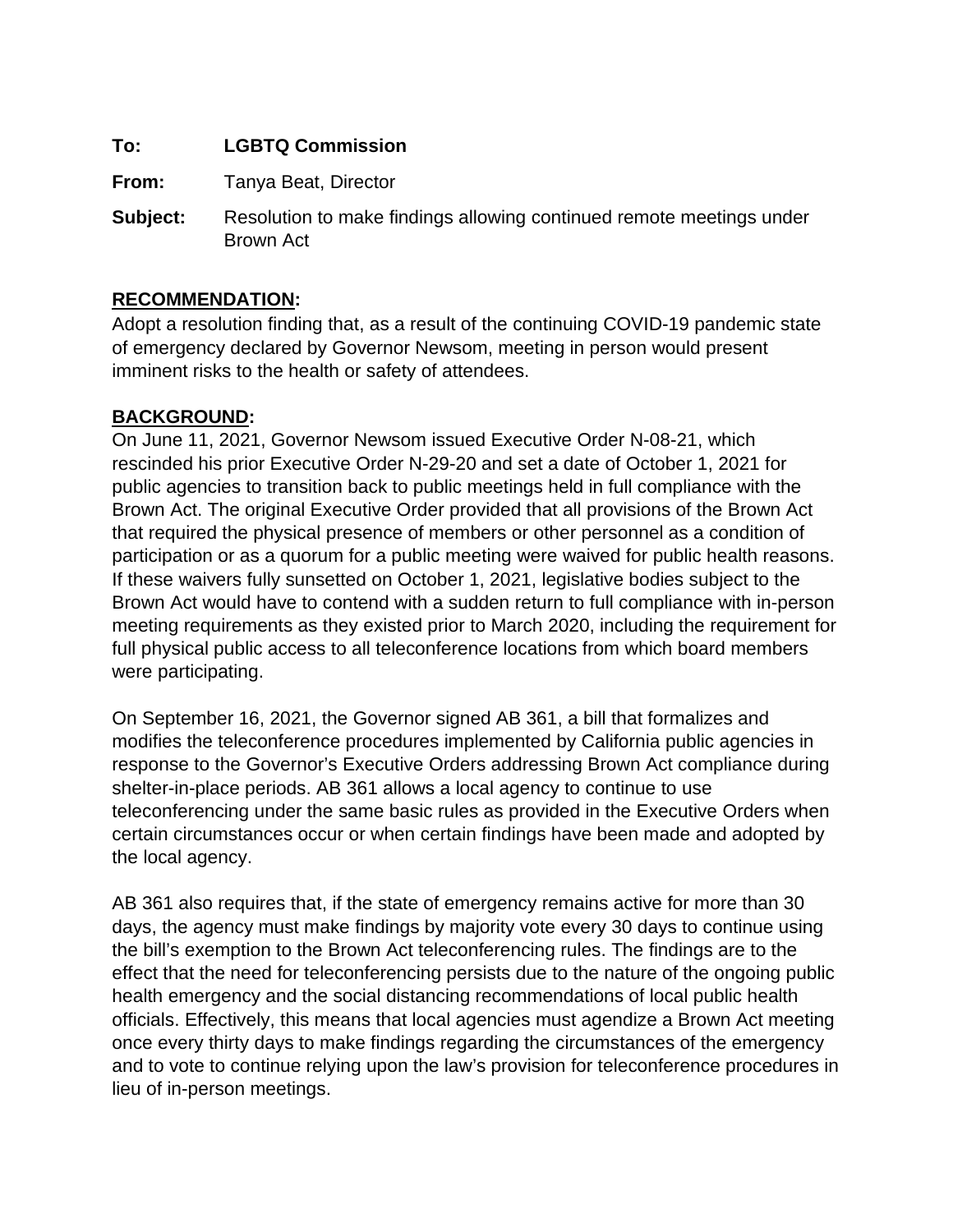AB 361 provides that Brown Act legislative bodies must return to in-person meetings on October 1, 2021, unless they choose to continue with fully teleconferenced meetings because a specific declaration of a state or local health emergency is appropriately made. AB 361 allows local governments to continue to conduct virtual meetings as long as there is a gubernatorially-proclaimed public emergency in combination with (1) local health official recommendations for social distancing or (2) adopted findings that meeting in person would present risks to health. AB 361 is effective immediately as urgency legislation and will sunset on January 1, 2024.

Further, the Board of Supervisors strongly encourages all legislative bodies of the County of San Mateo that are subject to the Brown Act, including but not limited to, the Planning Commission, the Assessment Appeals Board, the Civil Service Commission, and all other oversight and advisory boards, committees and commissions established by the Board of Supervisors and subject to the Brown Act, to make a similar finding and avail themselves of teleconferencing until the risk of community transmission has further declined

# **DISCUSSION:**

Because local rates of transmission of COVID-19 are still in the "substantial" tier as measured by the Centers for Disease Control, we recommend that the LGBTQ Commission avail itself of the provisions of AB 361 allowing continuation of online meetings by adopting findings to the effect that conducting in-person meetings would present an imminent risk to the health and safety of attendees. A resolution to that effect, and directing staff to return each 30 days with the opportunity to renew such findings, is attached hereto.

# **FISCAL IMPACT:**

None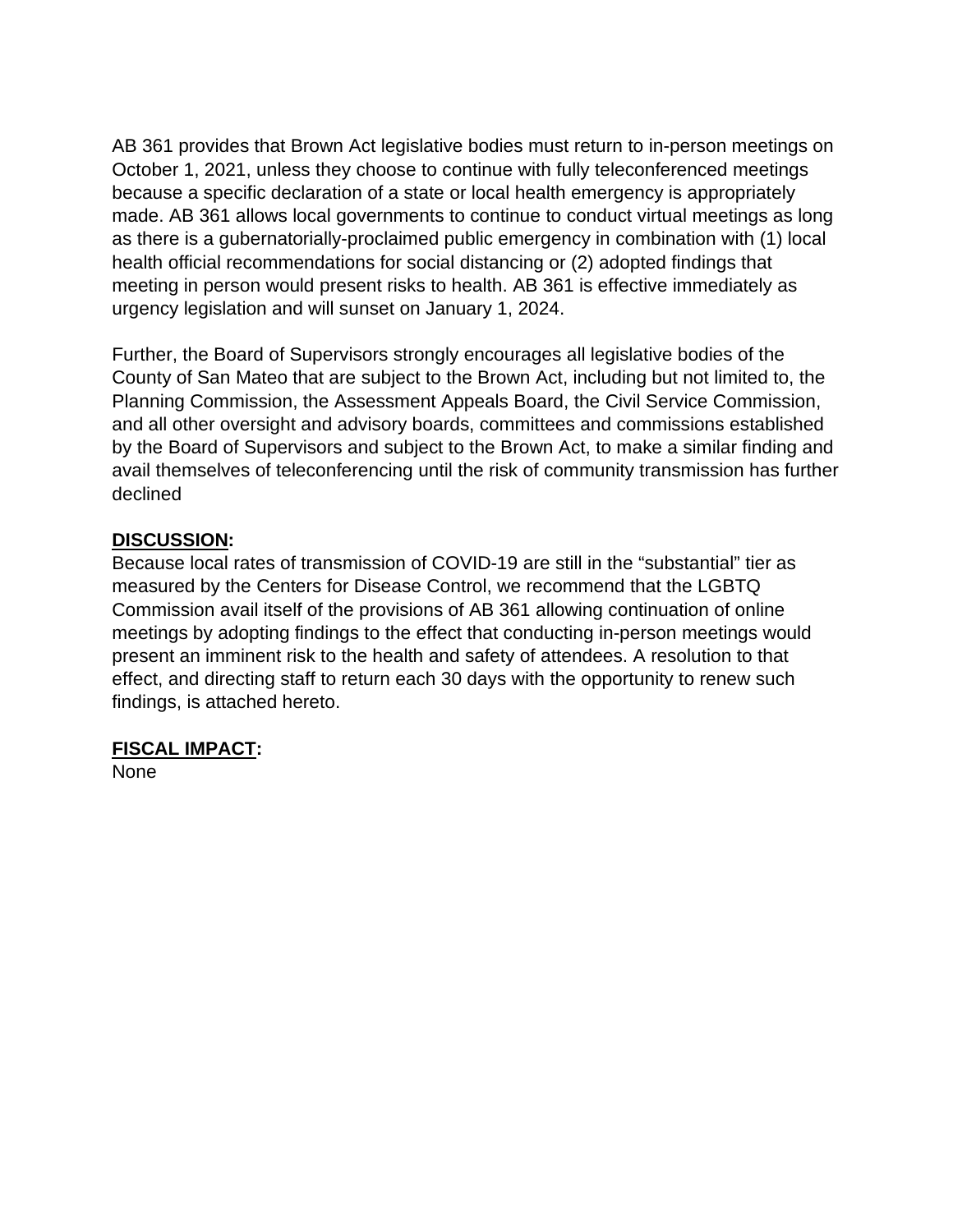### **LGBTQ Commission Retreat November 13, 2021 8:30am-1:30pm Belmont Library, Taube Room 1110 Alameda de las Pulgas Belmont, CA**

#### **DRAFT AGENDA**

**Retreat Purpose:** Strengthen the Commission as a team and develop initial goals for the Commission for the next two years

# **Objectives:**

- Assess progress on the three committee workplans and reflect on accomplishments
- Understand Commissioners' individual strengths and how they can enhance teamwork among the Commission
- Reflect on lessons learned from COVID-19 related to the Commission's work and process
- Develop initial goals and actions for the Commission for 2022-2024

# **8:30 Arrive and get breakfast**

# **8:45 Call to Order & Land Acknowledgement, Roll Call, Public Comment, Approval & Adoption of Agenda**

#### **Retreat Goals, Agenda Review, Group Agreements**

#### **Framing Activity/Introductions**  *Purpose: To get to know each other better and set the tone for the day*

# **CliftonStrengths Activity**

*Purpose: Understand individual strengths and how they contribute to Commission functioning* 

#### **Review Accomplishments, Remarks from Supervisor Dave Pine**

*Purpose: Develop a shared understanding of Commission accomplishments over the past year and what remains to be done*

# **Break**

#### **COVID's Impact on the Work**

*Purpose: Identify lessons learned from COVID (positive and negative) and how to apply them moving forward* 

**Goals for 2022-2024** *Purpose: Begin to identify key Commission goals for 2022-2024*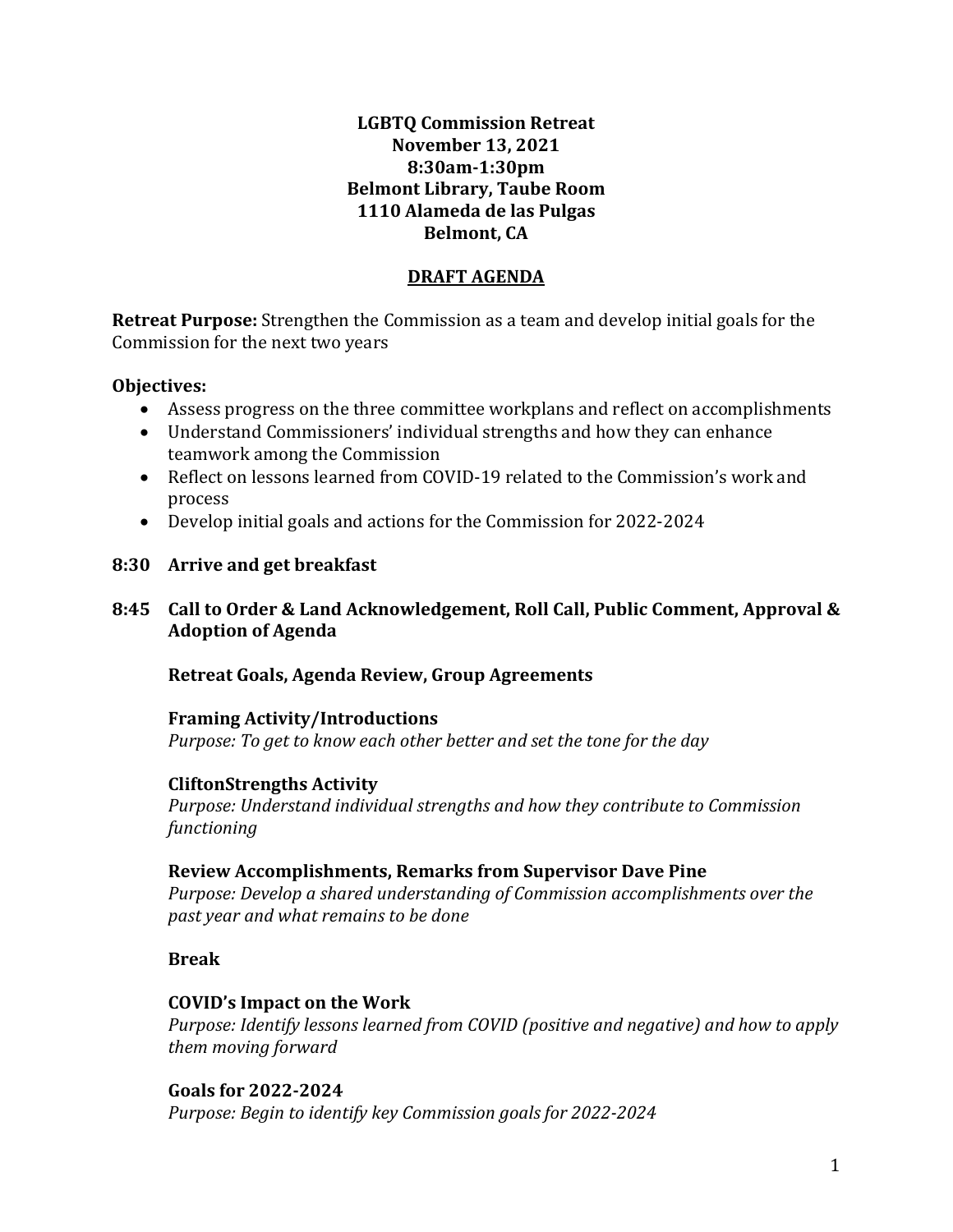# **12:25 Break and Get Lunch**

**Meet in Small Groups, Brief Report Out on Goals**

**Summary and Next Steps**

**Meeting Evaluation and Closing Activity**

**1:30 Adjourn**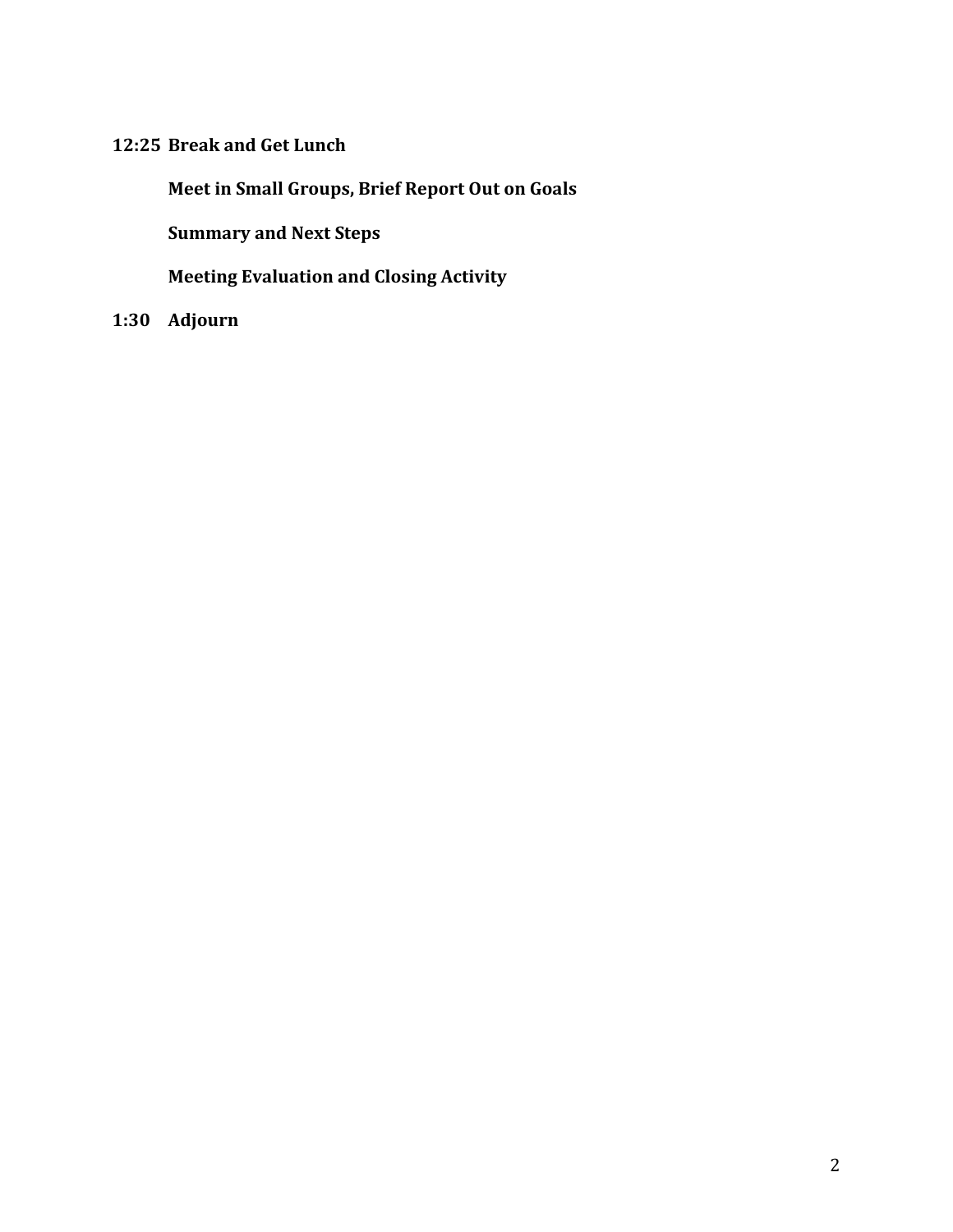**To: LGBTQ Commission of San Mateo County**

**From: Tanya Beat, Director**

**Date: November 2, 2021**

**Subject: Status of recent events/projects**

#### **Women's Economic Empowerment: Committed Citizens Making Changes**

- Thursday, **November 4, 11:30am – 1:00pm**
- Learn more and reserve your ticket: [https://www.fairlightadvisors.com/events/womens-economic-empowerment-committed](https://www.fairlightadvisors.com/events/womens-economic-empowerment-committed-citizens-making-changes)[citizens-making-changes](https://www.fairlightadvisors.com/events/womens-economic-empowerment-committed-citizens-making-changes)

#### *Pronoun Resolution Committee*

- Met 10/27/21; Brought various examples to share
- Discussion and Action Items: Decided to create a Gender Inclusion Resolution that includes action items for policy creation and implementation resources. Will focus our time in studying policies from San Francisco, Delaware, San Diego, Los Angeles.

#### *Transgender Day of Remembrance*

- o **Friday, November 19, 5:00-6:30pm**
- o Register[: https://tinyurl.com/TDOR2021smc](https://tinyurl.com/TDOR2021smc)
- o Website with downloadable presentations, flyer, and transgender resources at: <https://lgbtq.smcgov.org/events/transgender-day-remembrance-2021>

#### *Proclamation for Transgender Day of Remembrance*

- **Tuesday, November 9, 9:00am - virtual**
- Dana sharing remarks
- <https://sanmateocounty.legistar.com/Calendar.aspx>

#### *Transgender Flag Raising*

- **Monday, November 15, 9:00am – in-person**
- Supervisor Pine, Sie Chambers will be sharing remarks
- County Center Courtyard, Redwood City. Parking available for Boards & Commissions in the area by the Child Care Center – they each have signage.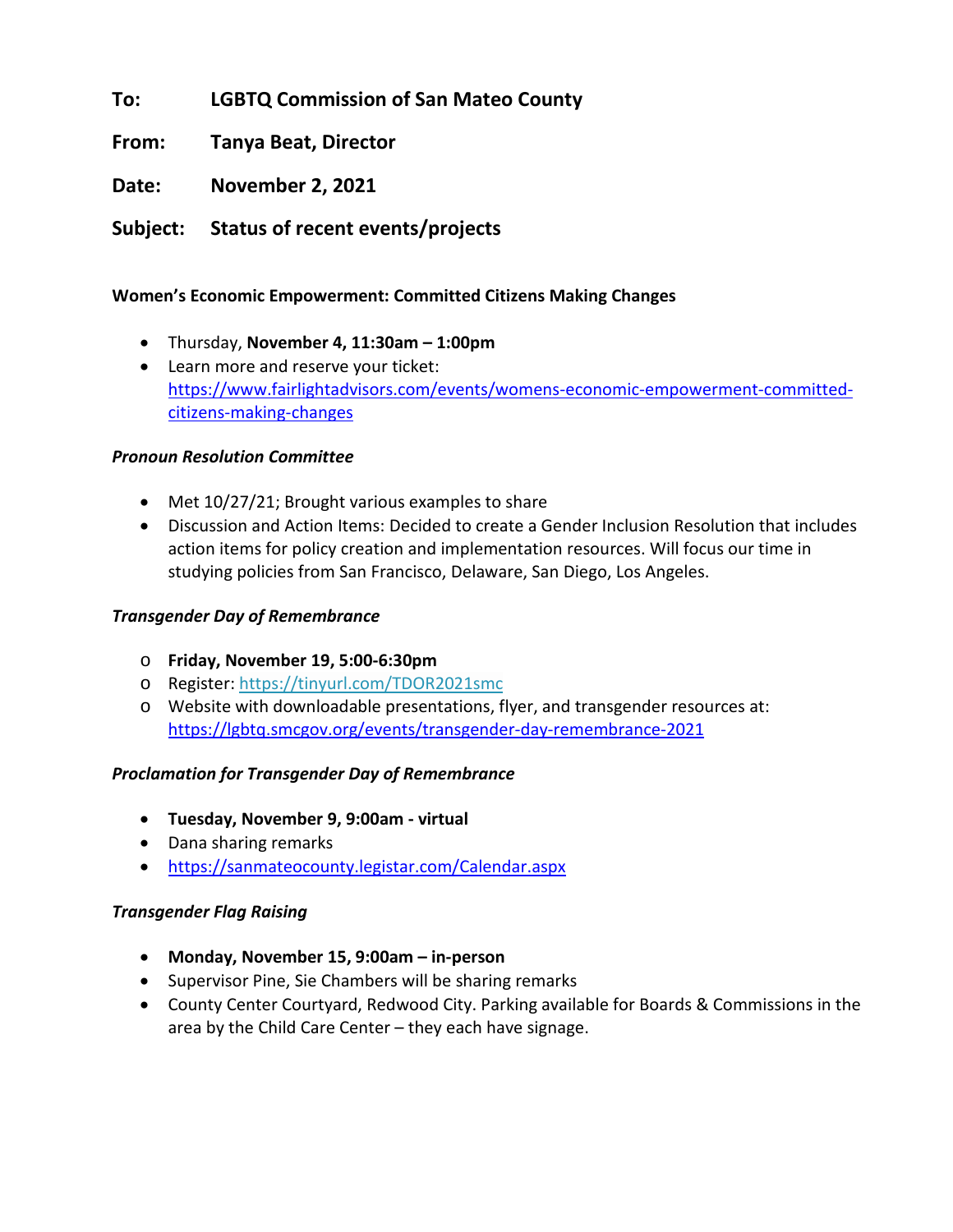What is Advocacy?

An advocacy campaign is an organized effort to mobilize people to support (or oppose) a specific cause, policy, issue, or position.

# What's the Difference between Advocacy and Lobbying?

There is a fine line between advocacy and lobbying that can be difficult to navigate.

Advocacy is usually a slow, long-term effort. It often focuses on educating people and promoting specific services more than trying to enact political or legislative change.

Lobbying, on the other hand, supports or opposes legislation, candidates, officials, or other legal and political matters.

The type of advocacy that commissioners take part in that is non-political is typically "cause" advocacy. Cause advocacy campaigns champion a specific cause or issue that an organization (and its supporters) are passionate about. This type of advocacy campaign might be spearheaded by a nonprofit, a group of people, or even individuals who are committed to raising awareness and finding a solution.

How do I start an Advocacy Campaign?

What exactly do you want to accomplish with your advocacy campaign? The more specific you can be, the better! Your particular campaign might be part of a broader movement for change, but every advocacy campaign needs a specific, measurable goal that people can understand and rally behind.

Make your goals SMART: Specific, Measurable, Achievable, Relevant, and Time-bound. This will help you write goals that have a specific outcome in mind that people will understand. Well-written goals help mobilize people to take action! SMART goals are critical for advocacy campaigns in which you are trying to mobilize regular people, not advocacy professionals, to take action.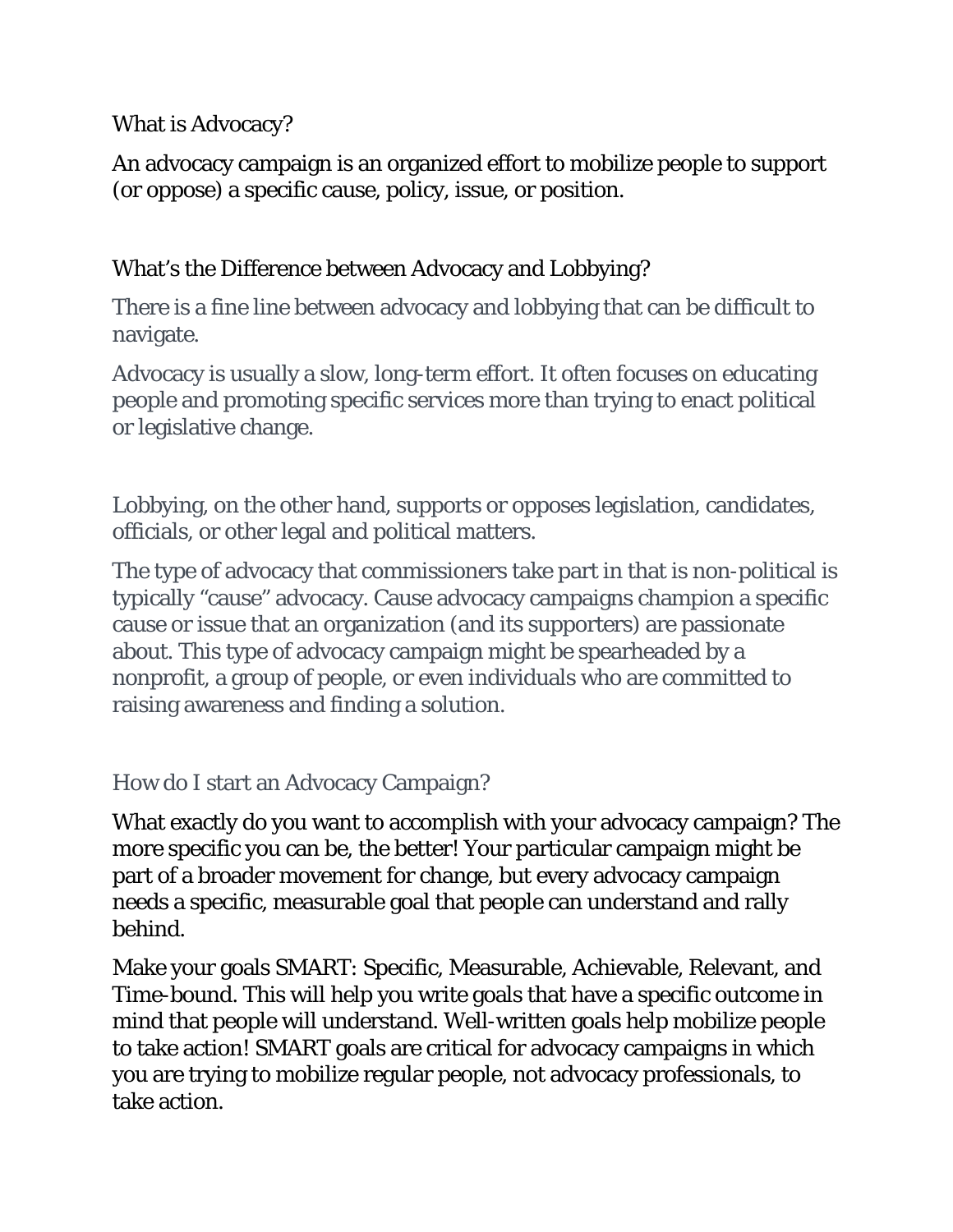Specific goals keep people focused on the task. It's also easier to be encouraged and stay engaged when you can measure progress.

- 1. Start with **education and studying** all that you can about the issue/topic.
	- a. If there is a local organization that focuses in on this issue/topic, sign up for their newsletter, social media. Learn all you can about how they address this issue/topic.
	- b. How does this issue/topic impact this local community?
	- c. Schedule Informational meetings with experts to learn more. This increases your networking and value with relationships.
	- d. By learning more, you can transform into a more knowledgeable person who can point people in the right direction for more information.
- 2. Options for Commissioners
	- a. Volunteer for the local organization if there are opportunities to volunteer
	- b. Involve your kids or family members
	- c. Sign up for an event and participate and bring one other person with you
	- d. Social Media options:
		- i. Occasionally post about that topic to the audience you think it will most impact.
			- 1. Facebook is general friends and family
			- 2. Instagram is usually a younger audience
			- 3. LinkedIn is for a more professional audience
			- 4. Nextdoor is for local families
			- 5. Twitter is for a broader audience and depends on who follows you
		- ii. If you are at an Event, shoot a short video of you, speakers, or activities
	- e. Get to know your City Council members and have them get to know you as well by attending City Council meetings and learning what are on their agendas.
	- f. Public Comment at City Council Meetings, other public meetings, BOS meetings
		- i. Members of the public have two minutes for comment.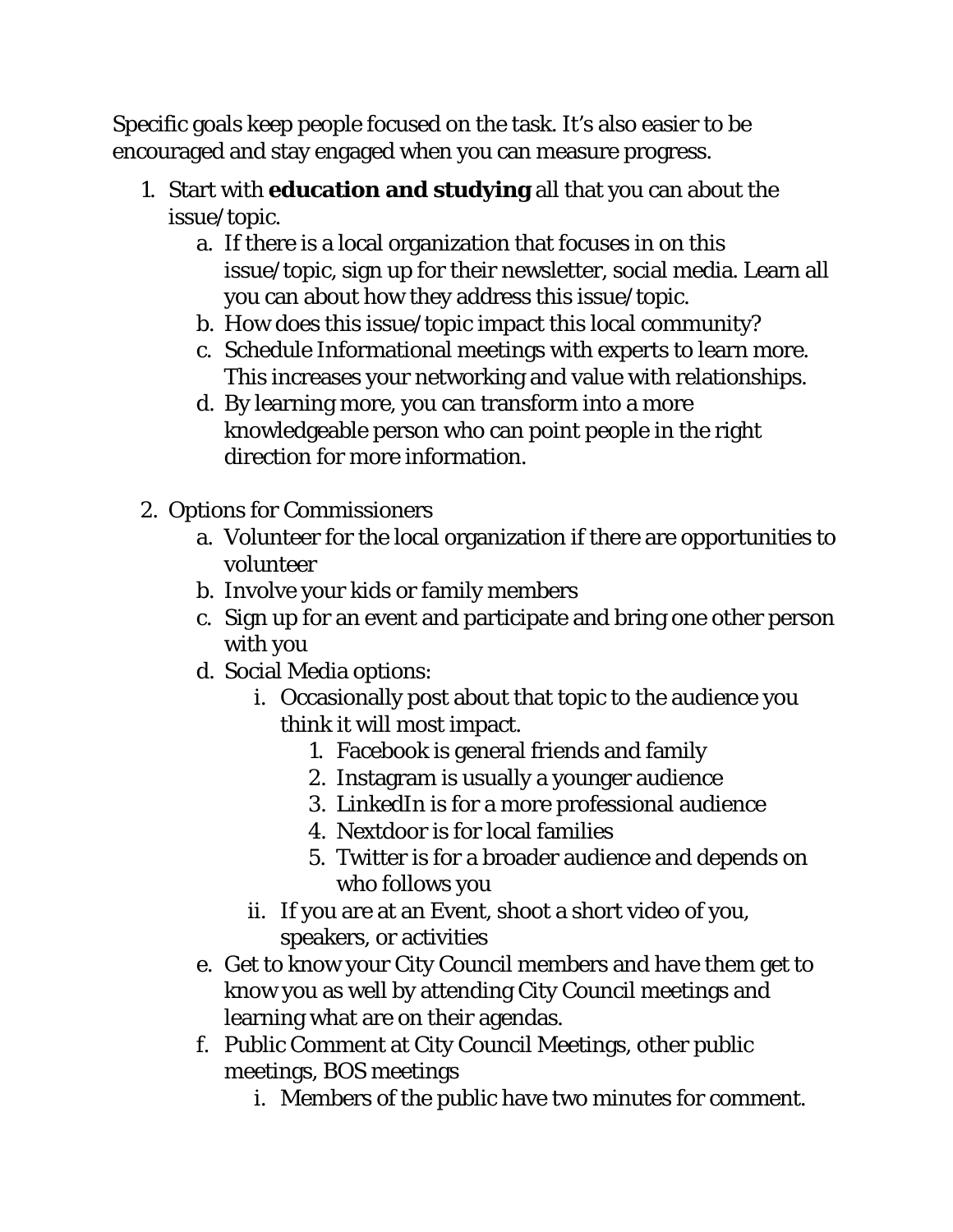- ii. Comment needs to be on the cause and related to that city.
- iii. Identify that you are a commissioner and this comment is specific to "issue" from a specific work plan and what the goal is.
- iv. Email your public comment in if you are unable to attend a meeting.
- g. Write an Op-Ed for a local paper
	- i. San Mateo Daily Journal
	- ii. Half Moon Bay Review
	- iii. Bay Area Reporter reports on the LGBTQ community
- h. Create Letters of Support for organizations who request them for grant applications or to create awareness for the Board of Supervisors.
	- i. A letter of support has to be proposed first to the CSW and voted on by the CSW (including revisions, edits requested by the CSW) before a letter is provided to the organization or BOS.
- i. Education and Awareness-Building
	- i. Create a presentation to educate a larger audience. Identify goal of presentation and what your Call to Action is. Include stories and activities to engage audience.
	- ii. Identify the audience and where they gather. Ask for the opportunity to present.